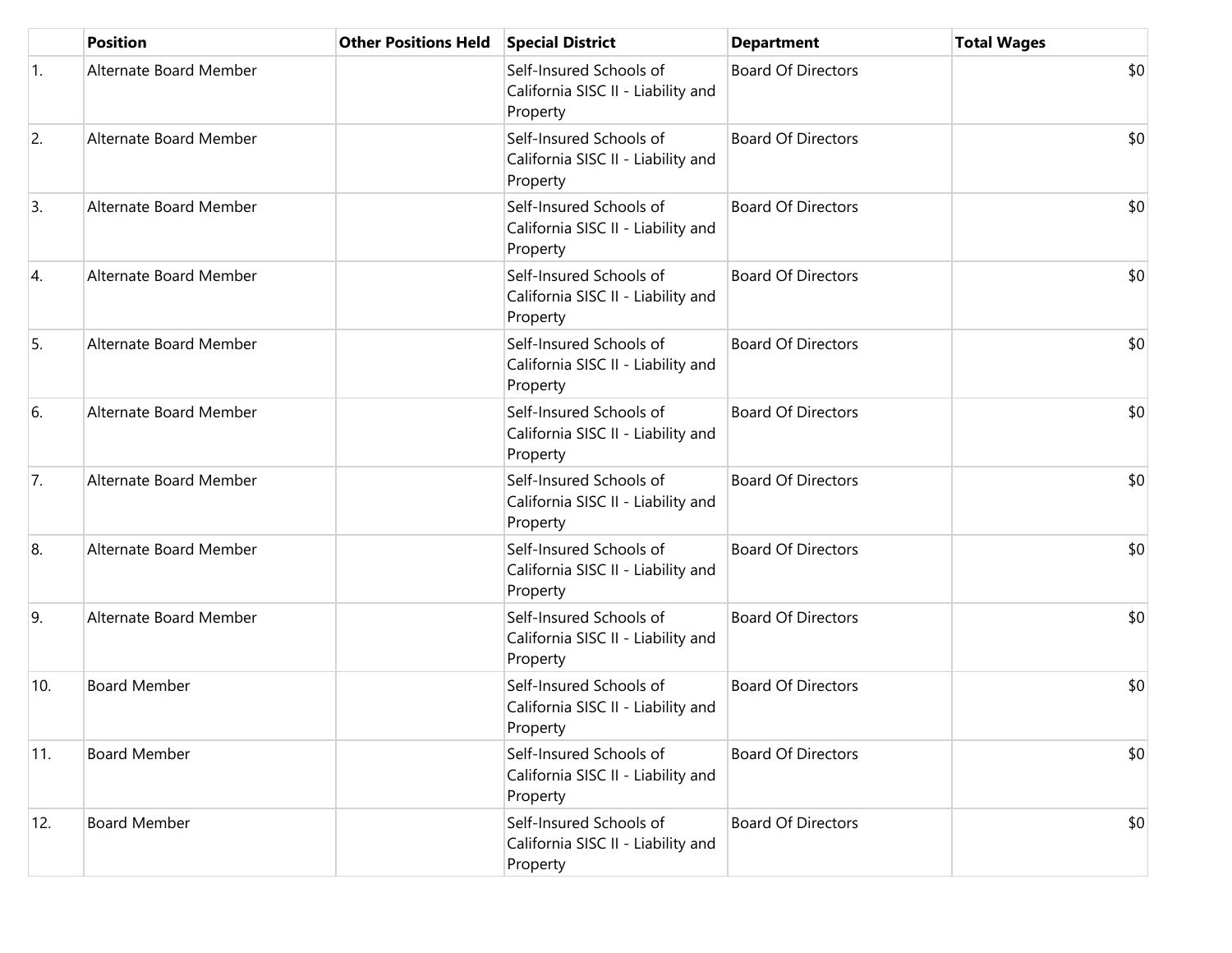| 13. | <b>Board Member</b> | Self-Insured Schools of<br>California SISC II - Liability and<br>Property | <b>Board Of Directors</b> | \$0 |
|-----|---------------------|---------------------------------------------------------------------------|---------------------------|-----|
| 14. | <b>Board Member</b> | Self-Insured Schools of<br>California SISC II - Liability and<br>Property | <b>Board Of Directors</b> | \$0 |
| 15. | <b>Board Member</b> | Self-Insured Schools of<br>California SISC II - Liability and<br>Property | <b>Board Of Directors</b> | \$0 |
| 16. | <b>Board Member</b> | Self-Insured Schools of<br>California SISC II - Liability and<br>Property | <b>Board Of Directors</b> | \$0 |
| 17. | <b>Board Member</b> | Self-Insured Schools of<br>California SISC II - Liability and<br>Property | <b>Board Of Directors</b> | \$0 |
| 18. | <b>Board Member</b> | Self-Insured Schools of<br>California SISC II - Liability and<br>Property | <b>Board Of Directors</b> | \$0 |
| 19. | <b>Board Member</b> | Self-Insured Schools of<br>California SISC II - Liability and<br>Property | <b>Board Of Directors</b> | \$0 |
| 20. | <b>Board Member</b> | Self-Insured Schools of<br>California SISC II - Liability and<br>Property | <b>Board Of Directors</b> | \$0 |
| 21. | <b>Board Member</b> | Self-Insured Schools of<br>California SISC II - Liability and<br>Property | <b>Board Of Directors</b> | \$0 |
| 22. | <b>Board Member</b> | Self-Insured Schools of<br>California SISC II - Liability and<br>Property | <b>Board Of Directors</b> | \$0 |
| 23. | Chairman            | Self-Insured Schools of<br>California SISC II - Liability and<br>Property | <b>Board Of Directors</b> | \$0 |
| 24. | Scrtry              | Self-Insured Schools of<br>California SISC II - Liability and<br>Property | <b>Board Of Directors</b> | \$0 |
| 25. | Treasurer           | Self-Insured Schools of<br>California SISC II - Liability and<br>Property | <b>Board Of Directors</b> | \$0 |